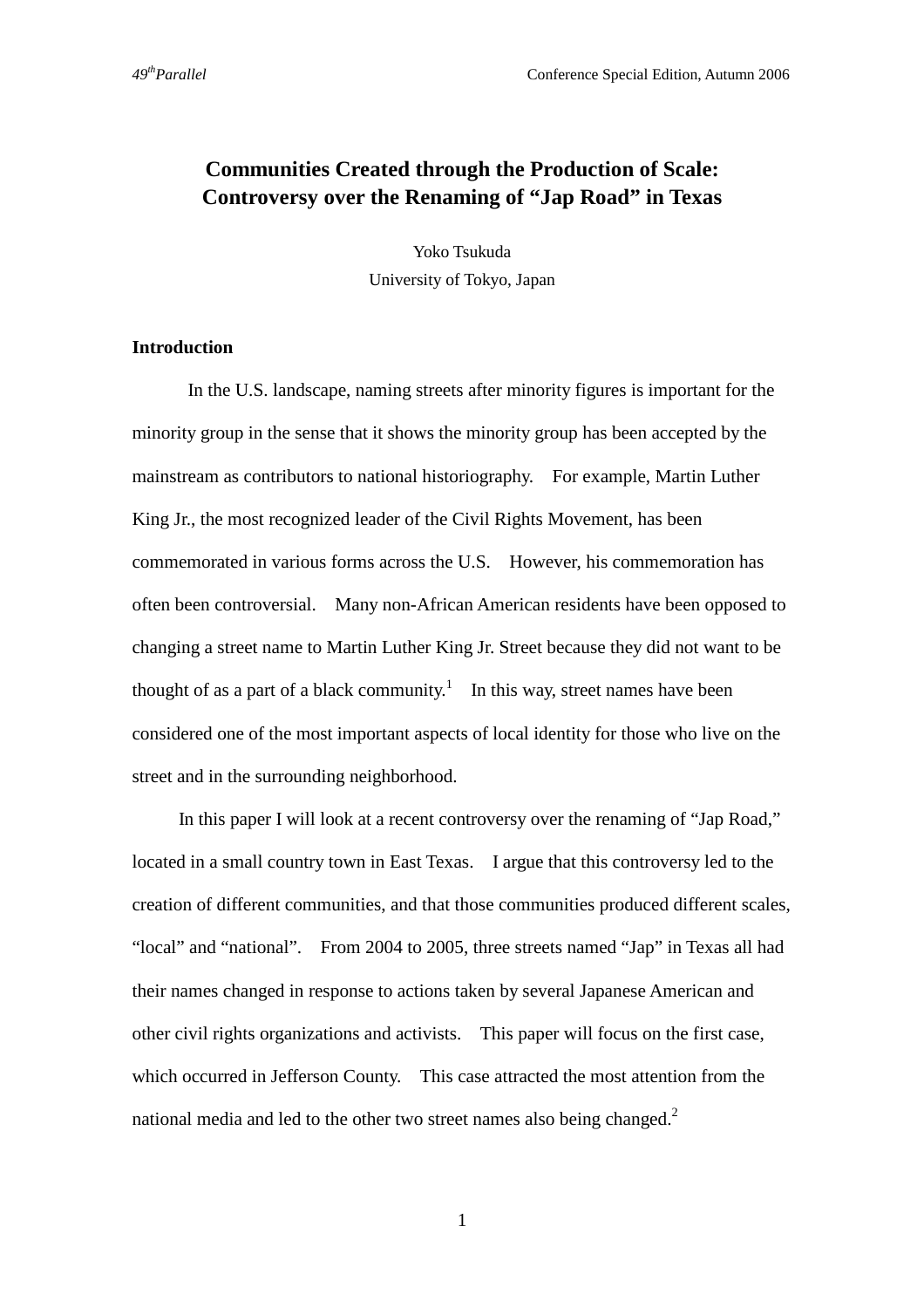### **The "Jap Road" controversy in Jefferson County, Texas**

The origin of "Jap Road" in Jefferson County goes back to the early  $20<sup>th</sup>$ century. It was named after a Japanese rice farmer, Yoshio Mayumi.<sup>3</sup> His neighbors called him "Jap" and his farm "Jap Farm" in a friendly spirit, and around 1910 named a nearby street "Jap Road" to show their appreciation of his contribution to the state economy. In that time and place, Mayumi and his neighbors found nothing hateful to himself or Japanese people in general in the street name but rather respect. The street name remained after he went back to Japan in 1915 and even after "Jap" came to be widely regarded as a slur on Japanese Americans because of World War II.

In 1993 the name "Jap Road" became a problem for the first time. A Texasborn third generation Japanese American was shocked to find the street when she moved into Beaumont City, which was located about 20 miles away. She wrote a letter to the county commissioners requesting that the street name be changed. But the commissioners rejected her request on the basis of the claim that the street did not intend any harm to Japanese Americans but had in fact demonstrated respect for a long time, and that the residents did not want to change it.

Ten years later, this issue appeared again. The Japanese American Citizens League, the Anti-Defamation League, and others filed a discrimination complaint to the Department of Housing and Urban Development and the Department of Transportation to demand the renaming of Jap Road. They complained that in any context "Jap" had become offensive to all Japanese Americans. Most of the residents on Jap Road opposed the changing of the street name for the same reason they had ten years before. However, this time the activists effectively appealed to the national media. A variety of media, from local newspapers such as the *Beaumont Enterprise* and the *Houston*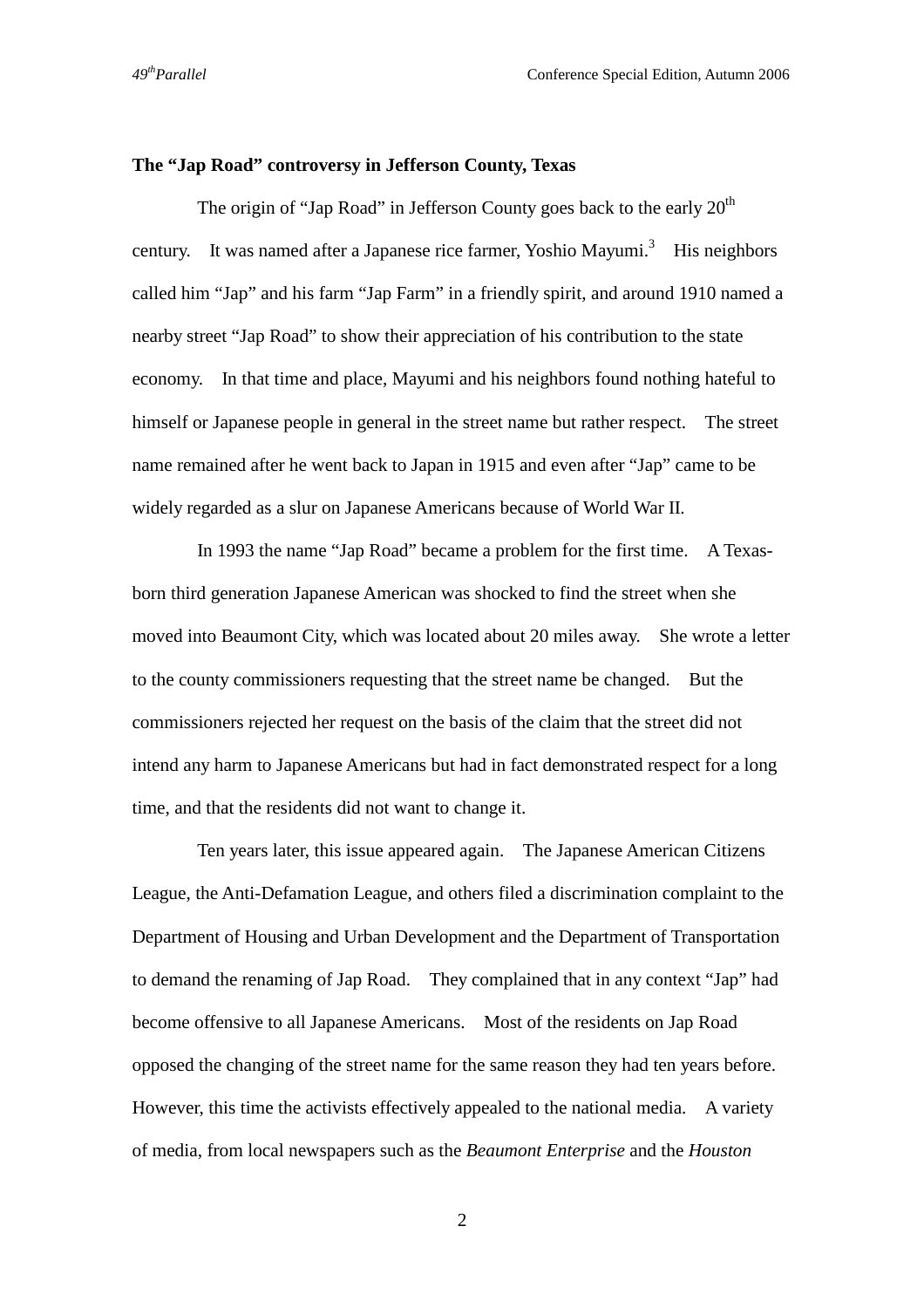*Chronicle* to national media such as the *New York Times* and *CNN* covered this story as an example of existing racism.<sup>4</sup> Although the activists did not point to the residents as racists, the media coverage seemed to produce predictable consequences. Portrayed as racists, the residents of the small town were terribly shocked and angered. One resident lamented, "It seemed to me the whole world is looking at our little Southeast Texas town and portraying us as prejudiced."<sup>5</sup> Some residents wished the street name would be changed as soon as possible because they were heavily embarrassed by the media coverage.<sup>6</sup> On the other hand, they realised that if they granted the request made by the activists, that meant they would admit they had been living with a racist street name and in that sense they were racists. In order to prove they were not racists, some residents emphasized how Mayumi's legend had been handed down from generation to generation in the neighborhood. After heated discussions for six months, the county commissioners finally decided to change the street name and told the Jap Road residents to choose a new name by vote. The activists hoped that the residents would choose "Mayumi Road," or at least a Japanese-related name, as an appropriate form of commemoration. However, the residents chose "Boondocks Road" using the name of a famous catfish restaurant that used to be on the street. Part of the reason they did not choose a Japanese-related name was that they felt that the activists had destroyed their calm village life by giving them a terrible reputation in the national media.<sup>7</sup>

### **"Local" and "National" Communities**

Through this controversy, two separate communities appeared: the supporters of changing the street name and the opponents of the change. In the coverage of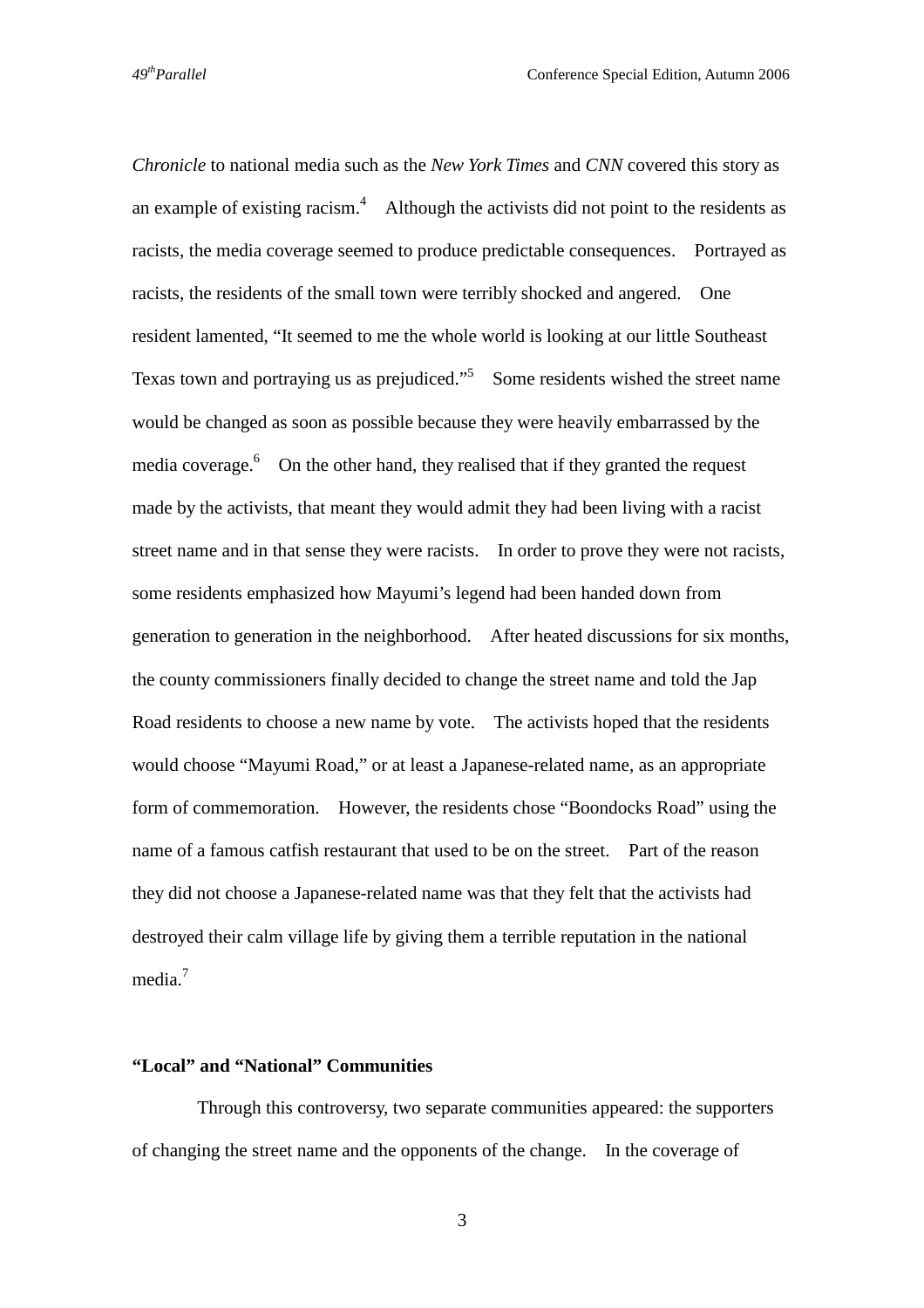several media, these two communities were portrayed as extremely different in many aspects. The opponents to changing the name were long-time residents on Jap Road or nearby. Racially, they were predominantly white. On the other hand, the supporters of changing the name were multi-racial and -ethnic, including not only Japanese Americans but also other Asian Americans, Latinos, African Americans, and Caucasians. They lived in other parts of Jefferson County or Texas or outside of the state, in places such as California, Washington, D.C., and Hawaii, and got to know the "Jap Road" controversy through their nationwide networks. The kinds of memories the two communities associated with the term "Jap" were also different. For the supporters, especially Japanese Americans, "Jap" was a racial slur. For the opponents, the word "Jap" in Jap Road was associated with the beautiful local legend of Mayumi and was a part of their own nostalgic memories. As for connections to Mayumi, the supporters of changing the name had ethnic and family connections with him. They included not only many Japanese Americans but also Mayumi's great grand daughter, who grew up in Japan but had been living in Los Angeles for the previous ten years, working for an overseas branch of a Japanese newspaper as a researcher. Although not taking the street name personally, she had come to understand why the street name hurt many Japanese Americans through her experiences in Los Angeles. $\delta$  On the other hand, the opponents to changing the name shared memories of Mayumi through material objects. A couple who had been living on Jap Road for over 30 years had built their house with lumber from Mayumi's original house. Some residents still kept china that Mayumi's brother had given away when he returned to Japan. These residents tried to demonstrate their respect for Mayumi by showing those objects. In this way, the contrast between these two communities became very clear.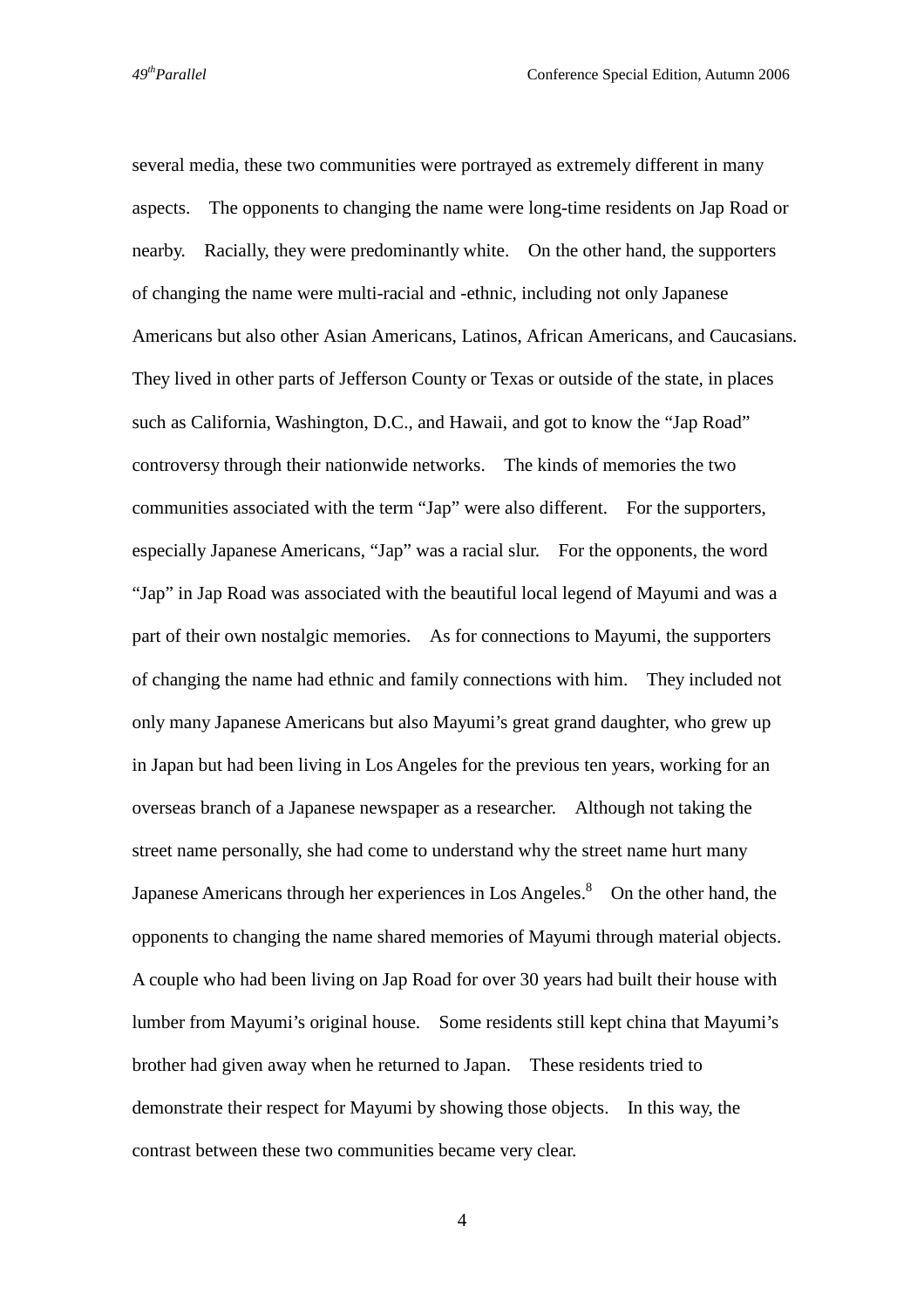Most importantly, the supporters of changing the name were seen as a national community while the opponents were seen as a local one, because they spoke out from their own *locations*. The opponents to changing the name drew a line between "insiders" and "outsiders," and insisted that outsiders should stay out of insiders' business. This was based on the notion that outsiders could not understand an insiders' issue, because they did not live "here." On the other hand, the supporters of changing the name claimed that Jap Road could not be allowed to be a part of the landscape of Texas or U.S. $\degree$  Wherever they came from, as American citizens living "here" in the U.S., they could not accept the existence of Jap Road. This concept was important especially for Japanese Americans in the sense that they were not foreigners but Americans. Insisting on their opinions, the supporters and the opponents located themselves in different scales, "local" on the one hand, and "national" on the other. In addition, the media coverage emphasized the distinction between the local and national. The locations of the bodies of the supporters and the opponents were understood to determine whether they belonged to a "national" or "local" community. The supporters of changing the name were portrayed as a "national" community to represent the "national" standard in contemporary U.S. society. On the other hand, the opponents to changing the name were portrayed as a "local" community in order to represent the interests of those living in a particular local space. The county commissioners sustained this distinction in a different way. They followed the "national" standard, but gave the right to choose the new street name only to those who lived on Jap Road.

#### **The Production of Scale**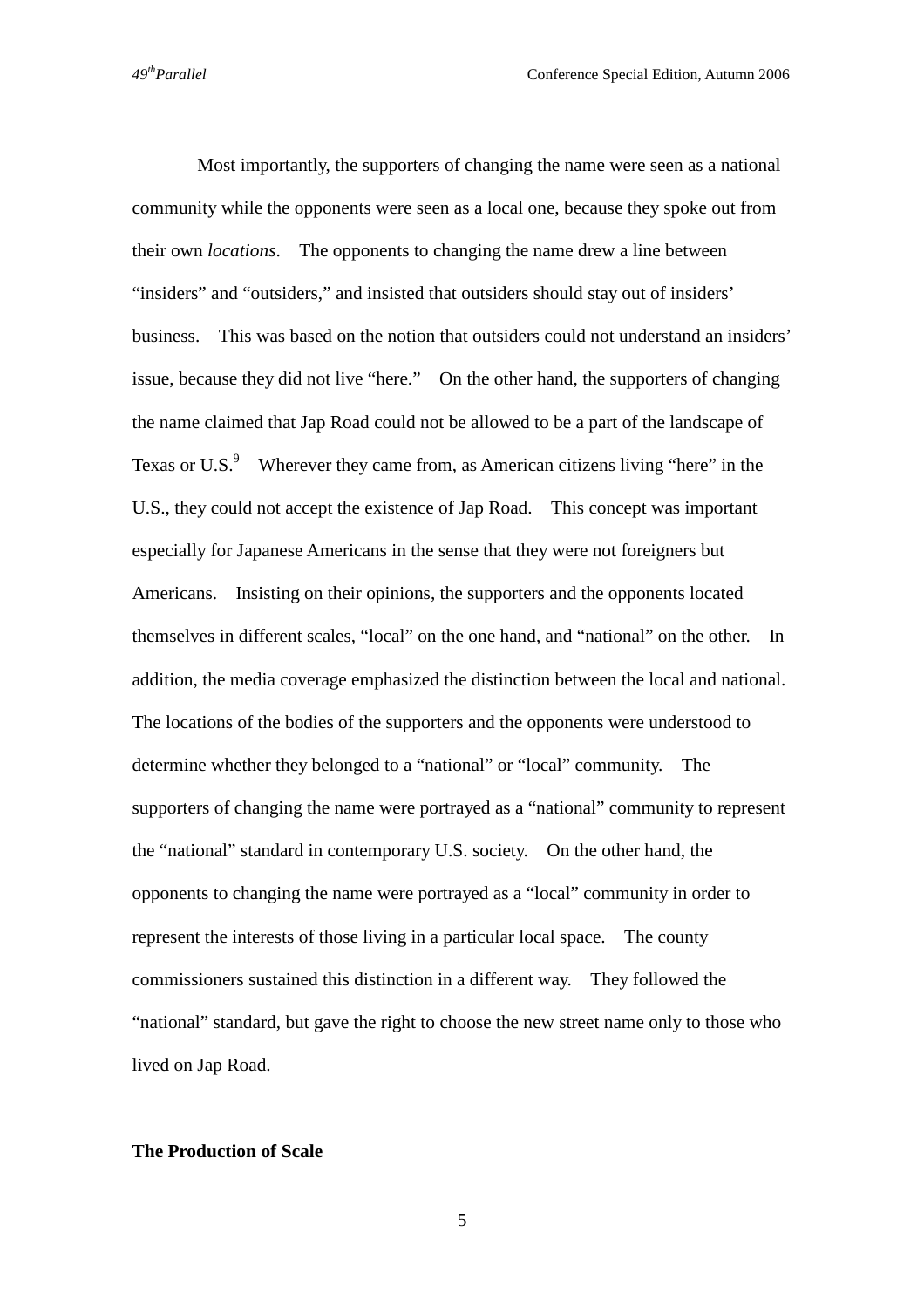Where did this binary local/national scale come from? Did it already exist? Or was it something imagined into existence to make it easier to understand this controversy? According to the geographer Andrew Herod's theoretical argument concerning scale, a scale is not a rigidly defined unit but an active process produced by social actors.<sup>10</sup> The activists, residents, national media, and Jefferson County, can all be understood in these terms as involved in the process of producing the scale. Figure 1 shows the scale produced by those social actors.



Fig.1

This may look like a natural way to grasp the relationship between the supporters and opponents in this Jap Road controversy. However, in fact, the distinction, for example, between local and national, is so ambiguous that it is impossible to point out where "local" ends and where "national" begins. Each social actor produced the scale arbitrarily as follows. First, the distinction between "insiders" and "outsiders" that the opponents defined was very ambiguous. Changing the street name was also supported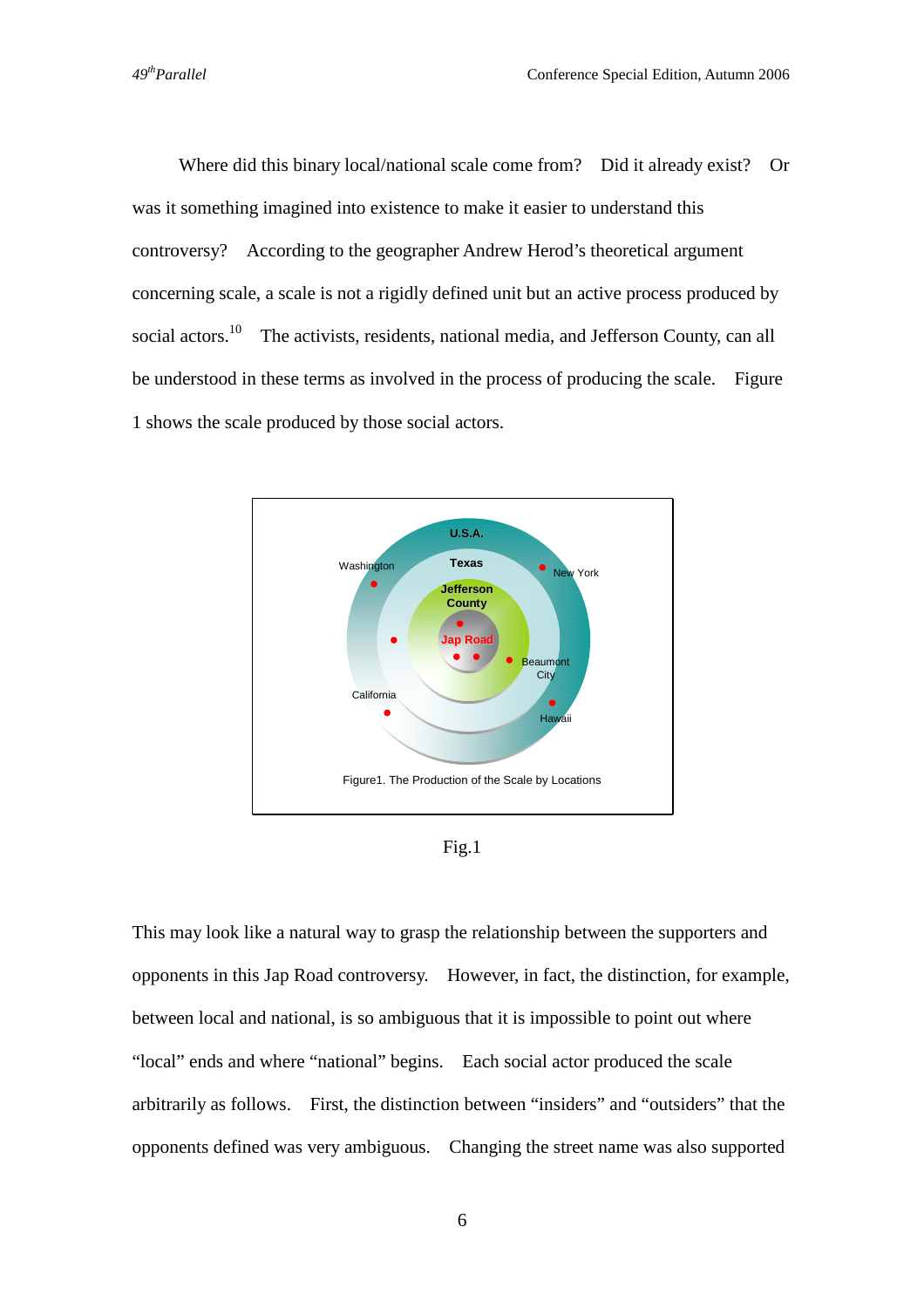by many people from Beaumont City, just a 20-minute drive from Jap Road. When the residents defined "outsiders" as those not living "here," where was "here"? Second, the fact that someone from California or New York supports changing the name does not mean that they represent the opinions of people in California or New York. By taking advantage of their locations, the activists emphasized Jap Road as a part of the U.S. landscape rather than as part of the neighborhood and were engaged in producing a national scale. Third, the national media also played an important role in producing the scale by locating the activists and residents in specific geographical spaces. By illustrating the surrounding neighborhood of Jap Road as an area of racists, the media forced all the people living there to take a clear position, supporting or opposing the changing of the street name, unwillingly identifying themselves as "racists" or "not racists," regardless of their interests and relations to this issue. Fourth and finally, Jefferson County compellingly defined who had the right to choose the new name of Jap Road by limiting the vote only to those who lived on Jap Road. Unless they were actually living on Jap Road, "local" people were not given a vote whatever connection they may have had with Mayumi.

 Is there any other way of conceptualizing the different positions in the Jap Road controversy beyond the clear binary of local/national scale? The approach to space and place suggested by the geographer Doreen Massey could offer one alternative. According to Massey, it is crucial to see places as the products of intersecting networks.<sup>11</sup> In other words, in this case it would be possible to change the focus from people's *locations* to their *relations* to Jap Road. As Figure 2 shows, each individual or organization has a different relation to Jap Road, and their relations are connected to each other like a web.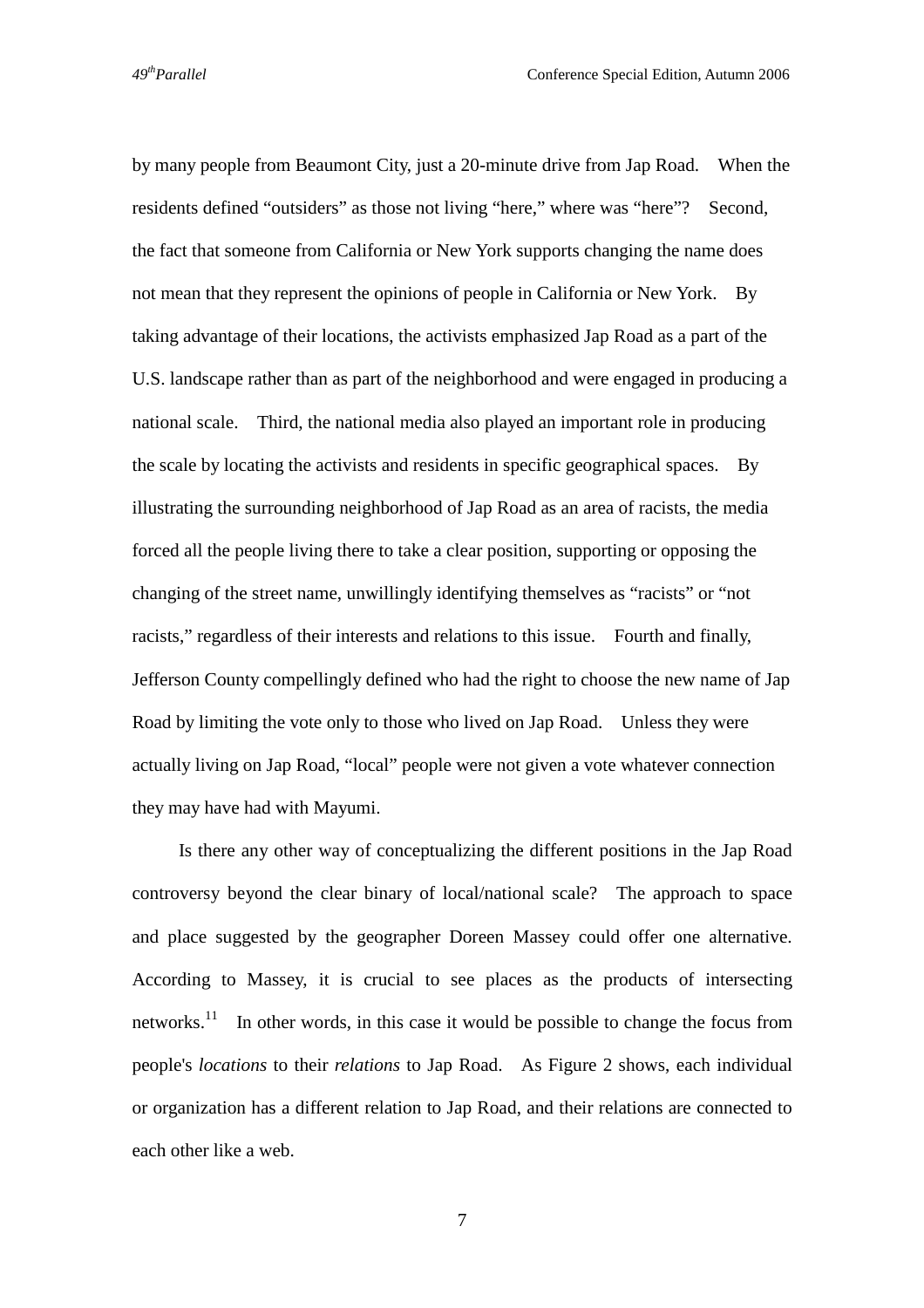

Fig.2

For some Jap Road residents, Jap Road is an important part of their residence and a connection to Mayumi, but for the other residents, it may be just a part of their address or one country road. Japanese Americans have a relation to the street through the meaning of "Jap." Thus, by tracing connections to each person's relations to Jap Road, the supporters of and opponents to changing the street name might have reached a compromise in order to resolve this controversy.

# **Conclusion**

In the case of the Jap Road controversy, several social actors were engaged in producing scale, which led to the creation of "local" and "national" communities. While Jap Road residents claimed the legitimacy of keeping the street name by distinguishing "insiders" from "outsiders" according to residential location, the activists advocated changing it by representing themselves as the "national" standard. The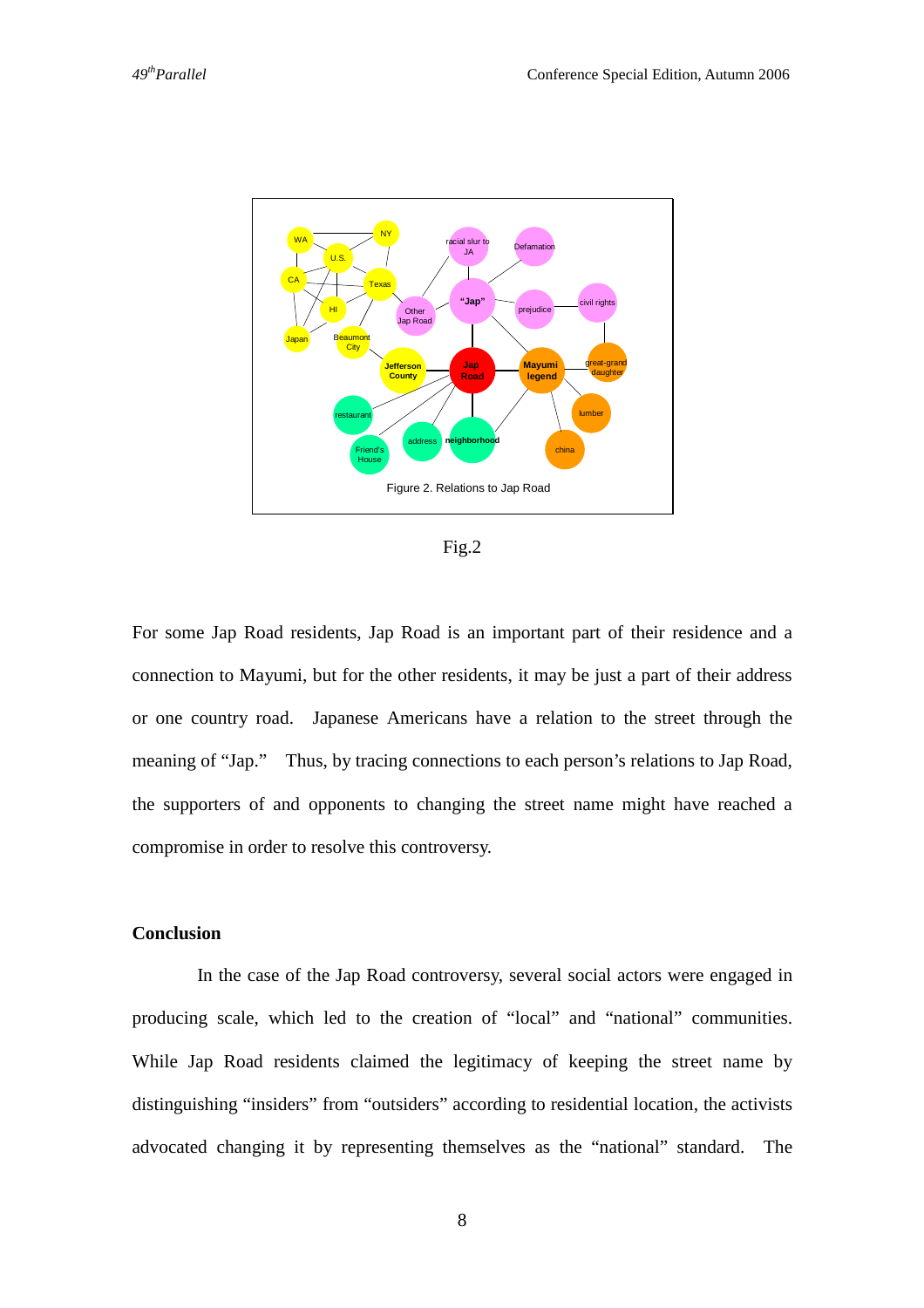$\overline{a}$ 

boundary between the two communities was made clearer not only by the media coverage, which illustrated those communities by contrasting them, but by the county commissioners, who determined who had the right to select the new name. Despite the absence of a clear-cut distinction between local and national, those social actors located the supporters and opponents and arbitrarily produced the scale.

As a result, this controversy had bitter consequences for both the supporters of the name change and its opponents. For the former, although they succeeded in forcing the change, Mayumi's history disappeared from the street name. For the latter, their memories associated with Jap Road may well have dramatically changed from an honorable local legend to an awful experience of being labeled as racists. These consequences will lead to reproduction of the scale based on the boundary distinguishing "we" from "they." However, by changing the focus from the locations of those social actors' bodies to their relations to Jap Road, it might have been possible for the activists and residents to open a dialogue on their various relations to the street name before they built that boundary. Then, they could have worked together to reconstruct Mayumi's story as a part of the "local" and/or "national" history.

<sup>&</sup>lt;sup>1</sup> On MLK street, see Derek Alderman, "A Street Fit for a King: Naming Places and Commemoration in the American South," *The Professional Geographer* 52 (2000): 672-684; and "Street Names as Memorial Arenas: The Reputational Politics of Commemorating Martin Luther King Jr. in a Georgia County," *Historical Geography* 30 (2002): 99-120.

 $2$  After Jap Road in Jefferson County was renamed, Jap Road in Fort Bend County was changed to Moore Ranch Road, and Jap Lane in Orange County, which was named after Kichimatsu Kishi, a Japanese rice farmer, was also divided to three streets and named each Duncanwoods Lane, Cajun Way, and Japanese Road. On details of those two streets, see Eric Hanson, "Second Jap Road quietly renamed," *Houston Chronicle*, September 29, 2004, http://www.lexis-nexis.com/; Jamie Reid, "Lane's change," *Beaumont Enterprise,* July 6, 2005, http://www.southeasttexaslive.com/. In addition, Jap Rock,